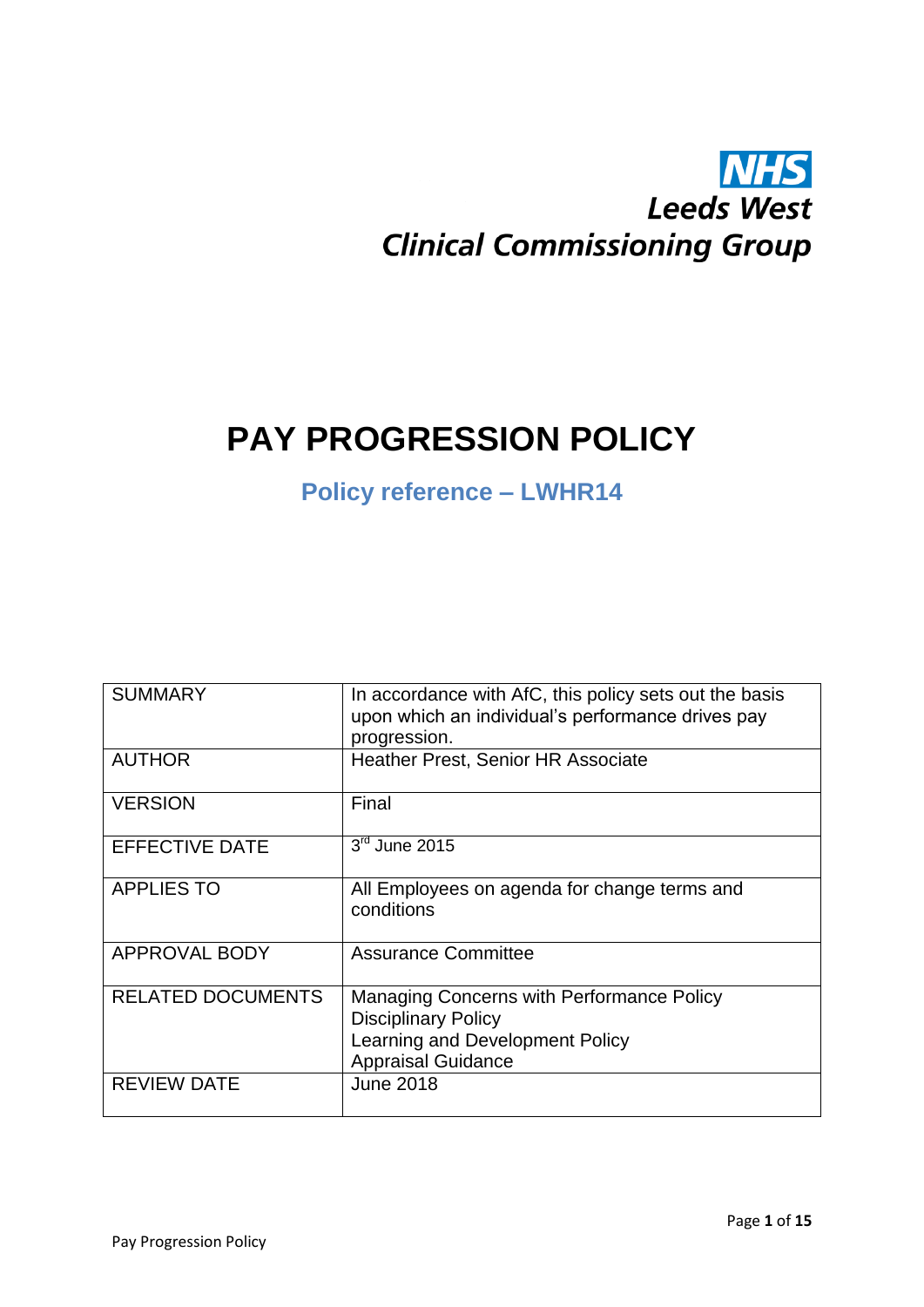### **VERSION CONTROL SHEET**

| <b>Version</b> | <b>Date</b>         | <b>Author</b> | <b>Status</b> | <b>Comment</b>                        |
|----------------|---------------------|---------------|---------------|---------------------------------------|
| 1.1            | 06/12/13            | Heather       | <b>Draft</b>  |                                       |
|                |                     | Prest         |               |                                       |
| 1.2            | $03/02/14$   Hannah |               | final         | Updated following consultation at the |
|                |                     | <b>Morris</b> |               | Social Partnership Forum              |
| 1.3            | 31/03/15            | Hannah        | Final         | Updated following the 2015/15         |
|                |                     | <b>Morris</b> |               | national pay deal                     |
|                |                     |               |               |                                       |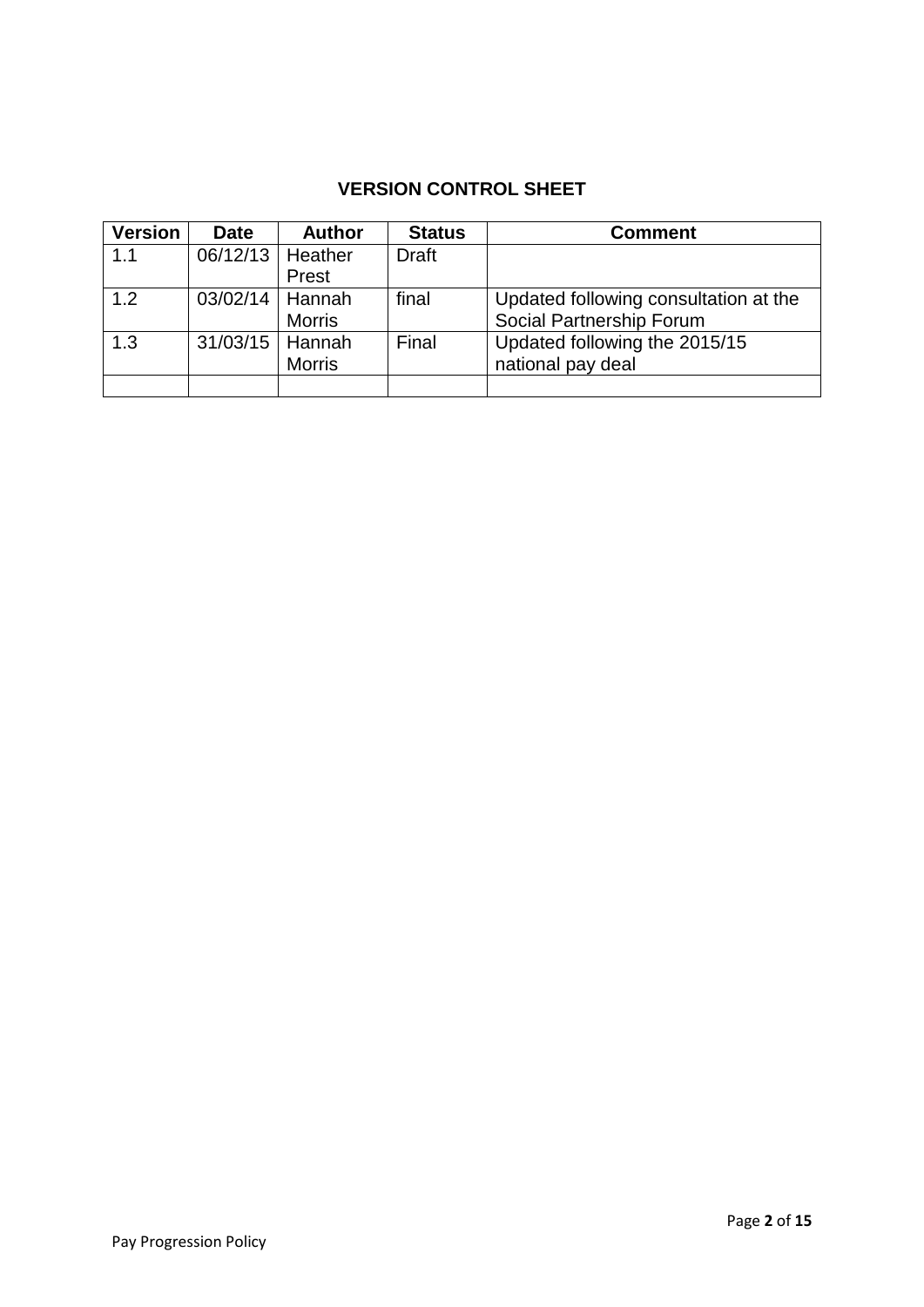#### **CONTENTS**

| <b>Section</b> |          |                                                                                       | Page           |
|----------------|----------|---------------------------------------------------------------------------------------|----------------|
| 1.             | Purpose  |                                                                                       | 4              |
|                | 2. Scope |                                                                                       | 4              |
|                |          | 3. Equality Statement                                                                 | 4              |
|                |          | 4. Accountability                                                                     | 5              |
| 5.             |          | <b>Implementation and Monitoring</b>                                                  | 5              |
|                |          | 6. Responsibilities                                                                   | 5              |
|                | 6.2      | Employees                                                                             | 5              |
|                |          | 6.3 Line Managers                                                                     | 6              |
|                |          | 6.4 Human Resources Team                                                              | 6              |
|                | 6.5      | Payroll                                                                               | 6              |
|                |          | 7. Procedure for Requesting Pay Progression                                           | 6              |
|                | 7.1      | Making a request for pay progression                                                  | 6              |
|                | 7.2      | Pay progression that falls within a prolonged period<br>of agreed or recognised leave | $\overline{7}$ |
|                | 7.3      | Employees on pay bands 8c, 8d and 9                                                   | 8              |
|                | 7.4      | Employees not on AfC terms and conditions                                             | 8              |
| 8.             |          | Approving the Request for Pay Progression                                             | 8              |
| 9.             |          | Declining the Request for Pay Progression                                             | 9              |
|                | 9.1      | Deferment of pay progression                                                          | 9              |
|                |          | 10. The Right of Review                                                               | 9              |
| Appendix       |          |                                                                                       |                |

| 1. Pay Progression Proforma |  |
|-----------------------------|--|
|                             |  |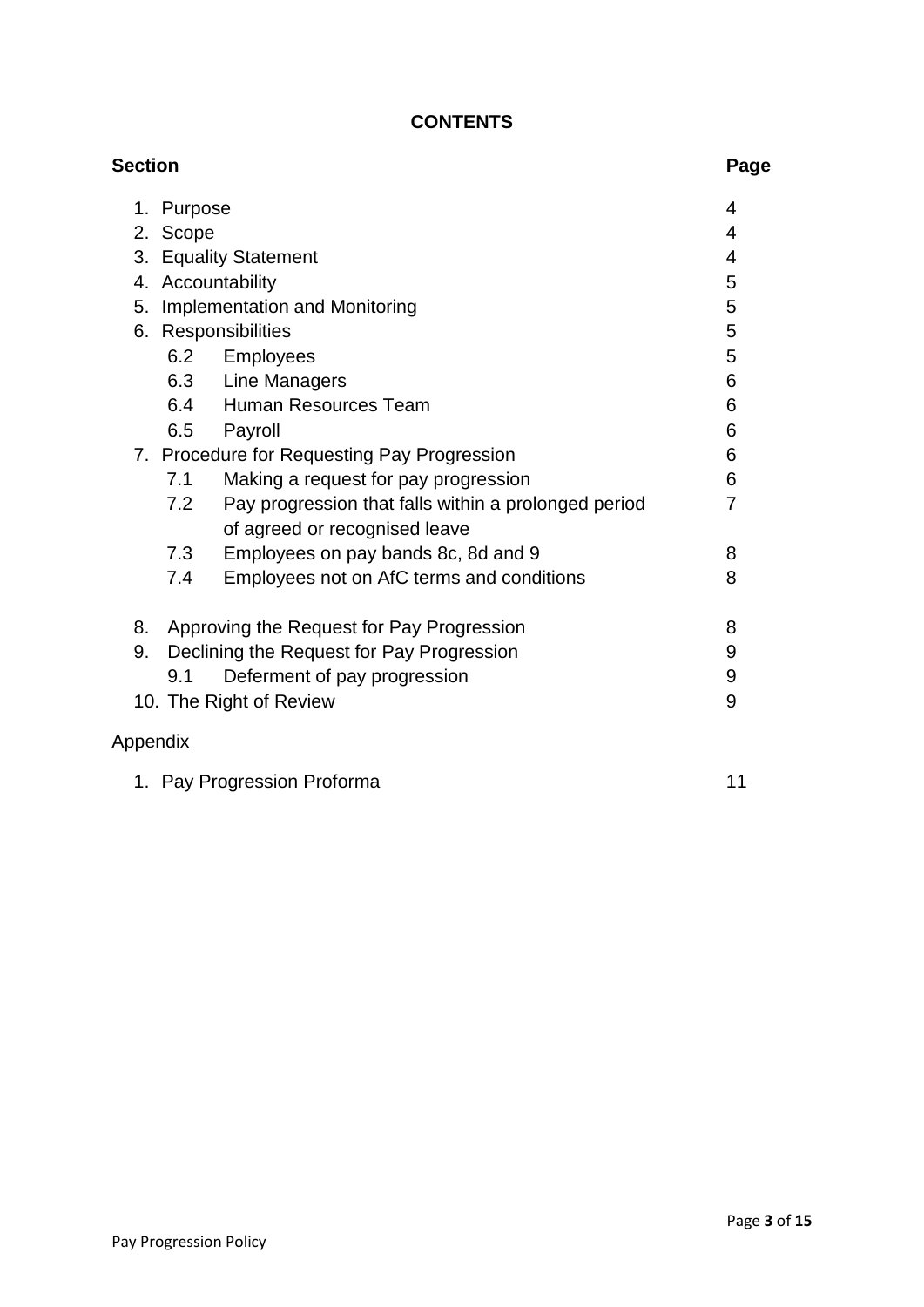#### **1. PURPOSE**

- 1.1 Nationally agreed changes to Agenda for Change (AfC) were agreed by the NHS Staff Council in February 2013 clarifying new arrangements for employees progressing through pay bands (incremental pay progression). This procedure applies to all employees of the organisation employed under Agenda for Change terms and conditions of service and describes the approach to be followed concerning pay progression.
- 1.2 Pay progression should not be seen as an automatic right by employees but rather is something to be earned and is a reward that is dependent on satisfactory performance, conduct and demonstration of meeting all statutory and mandatory training requirements relevant to their role.
- 1.3 The organisation has a duty to provide high quality services to our stakeholders and partners, and strives to be a high performing organisation that continuously improves quality, safety and the patient experience. It is a key part of the organisations strategy to achieve its goals through maximising the contribution of each employee.
- 1.4 In support of this aim, and in accordance with AfC, this policy sets out the basis upon which an individual's performance drives pay progression. It is expected that employees who can demonstrate the required level of performance and conduct, who have met their objectives and are compliant as regards their statutory, mandatory training will progress annually through the increments in their salary band.
- 1.5 Any amendments to the NHS terms and conditions of service handbook will supersede this policy as new pay arrangements are agreed.
- 1.6 For staff in pay bands 8C, 8D and 9, pay progression in the last two points in the pay band are earned on an annual basis and therefore not subject to pay protection. Where staff in these pay points/bands do not meet the locally determined performance standards for a given year, one annually earned pay point may be withdrawn.

#### **2. SCOPE**

- 2.1 This policy applies to all employees on Agenda for Change (AfC) terms and conditions of employment (including those on permanent and temporary contracts).
- 2.2 The organisation will determine a fair and consistent approach to applying the Pay Progression Policy and will give due consideration to employee's bespoke circumstances when considering a request for pay progression.

#### **3. EQUALITY STATEMENT**

3.1 In applying this policy, the organisation will have due regard for the need to eliminate unlawful discrimination**,** promote equality of opportunity**,** and provide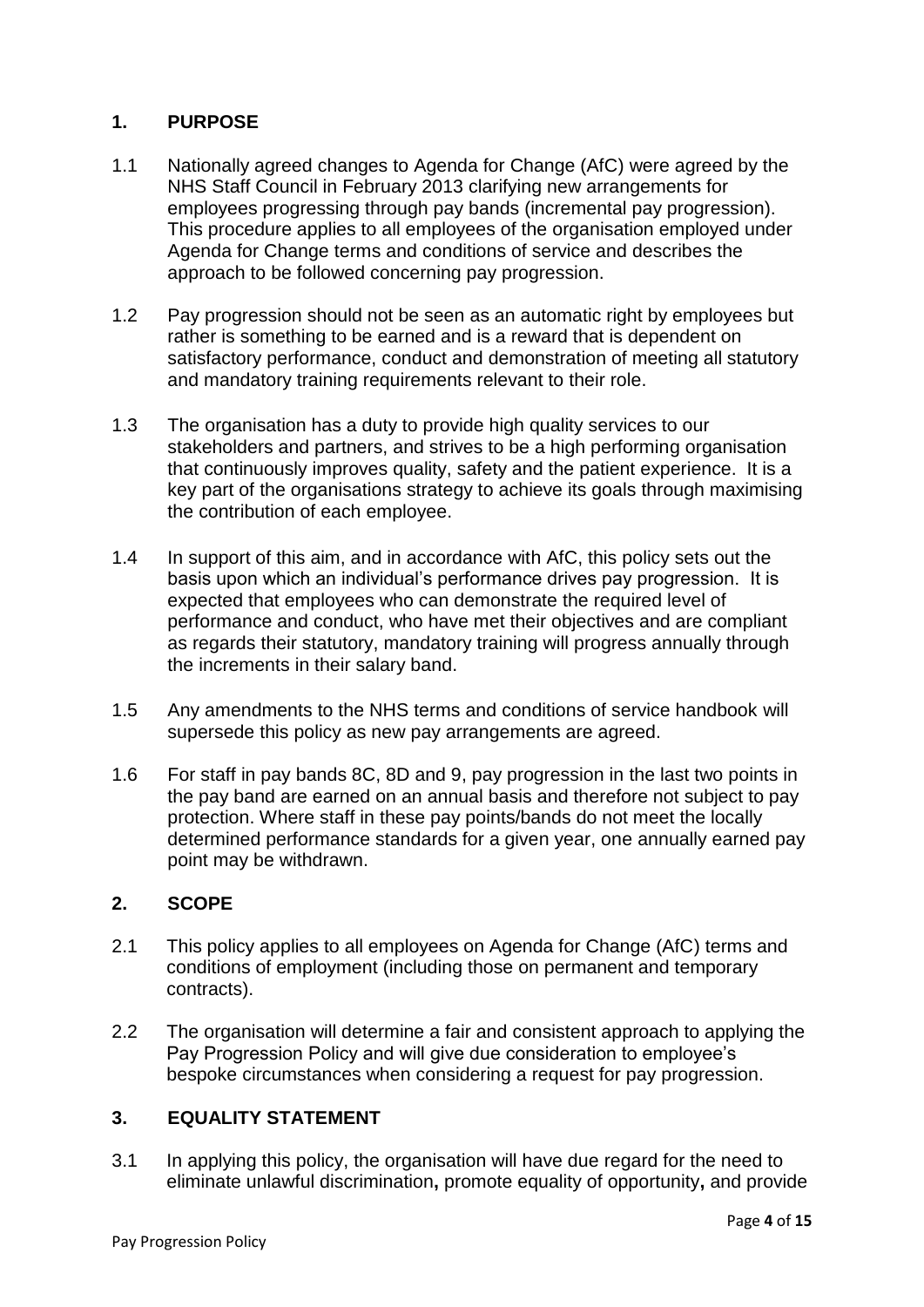for good relations between people of diverse groups, in particular on the grounds of the following characteristics protected by the Equality Act (2010); age, disability, gender, gender reassignment, marriage and civil partnership, pregnancy and maternity, race, religion or belief, and sexual orientation, in addition to offending background, trade union membership, or any other personal characteristic. A single Equality Impact Assessment is used for all policies and procedures.

#### **4. ACCOUNTABILITY**

4.1 The Chief Officer is accountable for this policy.

#### **5. IMPLEMENTATION AND MONITORING**

- 5.1 The Assurance Committee is responsible for formal approval and monitoring compliance with this policy. Following ratification the policy will be disseminated to staff via the intranet and internal communication methods. Relevant training will be provided by the Human Resource Team.
- 5.2 The policy and procedure will be reviewed periodically by the Senior Management Team in conjunction with managers, Human Resource Representatives and Trade Union representatives where applicable. Where review is necessary due to legislative change, this will happen immediately.

#### **6. RESPONSIBILITIES**

6.1 Good working relations are vital for the organisation to operate successfully and provide services. There is a joint responsibility for management, trade unions and employees to accept the responsibility of working together on issues in good faith and with the shared intention of facilitating good working relations.

#### **6.2 Employees**

- 6.2.1 It is the responsibility of employees to ensure that they:
	- Initiate the process by completing and submitting the Pay Progression Proforma to their line manager in line with the specified timescale.
	- Actively participate in the annual and ongoing appraisal process and jointly agree and work towards their objectives.
	- Make their line manager aware of any organisational constraints that are preventing them from achieving their objectives.
	- Demonstrate that they have reached a satisfactory level of performance and achievement of objectives in line with the Appraisal Procedure within the previous 12 months.
	- Ensure that all statutory and mandatory training relevant to the individual's post is up to date and recorded as compliant.
	- Make their line manager aware of any organisational constraints that are preventing them from being compliant in statutory and mandatory training.
	- Have a good level of conduct in the 12 months in line with the Appraisal Procedure prior to their incremental date.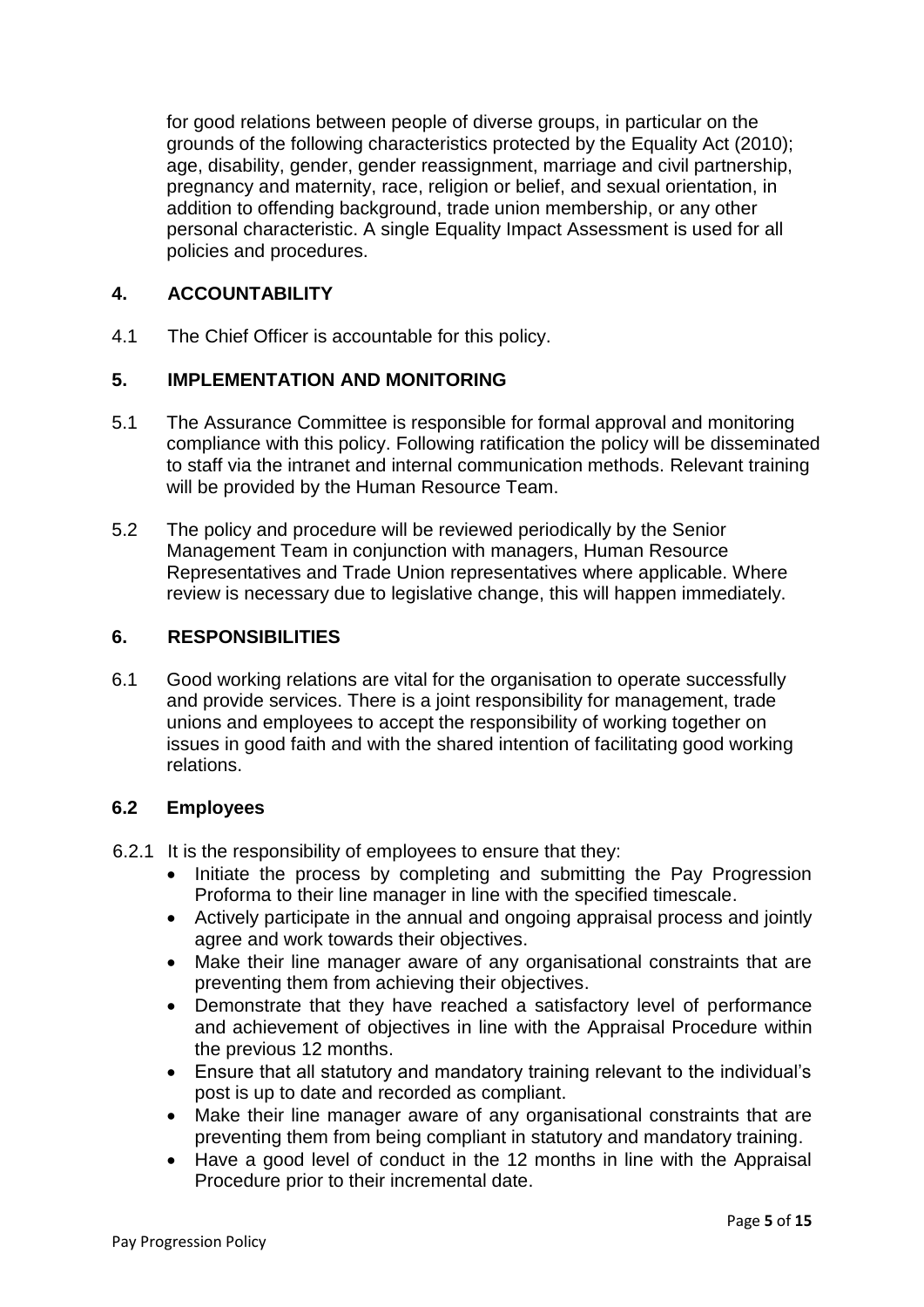#### **6.3 Line Managers**

- 6.3.1 It is the responsibility of line managers to ensure that they:
	- Have discussed with the employee their incremental date and have scheduled the appraisal to meet the timescale required.
	- Undertake annual appraisals for all members of their team, prioritising appraisals in line with incremental dates.
	- Approve or decline pay progression on the receipt of a completed proforma evidencing compliance with the criteria in Section 7.1.3.
	- Discuss pay progression with the employee prior to any deferment of pay and the rationale for deferment and contact Payroll via a change form at the beginning of the month prior to the incremental date if progression is declined.
	- Conduct an objective review of the individual's work based on feedback, examples and previous informal discussions.
	- Ascertain that performance that falls below the accepted levels is managed effectively in line with the Managing Concerns with Performance Policy and that appropriate support is provided to address the concerns.
	- Ensure the employee is encouraged and given the opportunity to undertake statutory and mandatory training.
	- Demonstrate they have encouraged and supported the employee to achieve the criteria for pay progression.
	- Make the employee aware of the right of review.

#### **6.4 Workforce Team**

6.4.1 The Human Resource representative will provide advice and support on all aspects of this policy to ensure application and support. The Learning and Development representative will make managers aware of their teams statutory and mandatory training compliance.

#### **6.5 Role of Payroll**

6.5.1 To ensure that pay progression requests are processed in the specified timescale to initiate pay progression.

#### **7. PROCEDURE FOR REQUESTING PAY PROGRESSION**

#### **7.1 Making a request for pay progression**

7.1.1 Pay Progression is a joint responsibility of the employee and the line manager. The employees incremental date should be discussed during 1:1 meetings so that both the employee and the line manager agree when they need to schedule the appraisal. It is the employee's responsibility to initiate the process 2 months prior to the month that their incremental date is due and to submit a completed proforma to their line manager requesting pay progression (Appendix 1). This timescale is to ensure that the line manager has the opportunity to review the employee against the criteria below and that Payroll can action the pay progression. For example, for an incremental date of 16th December 2014 the employee would submit their request to their line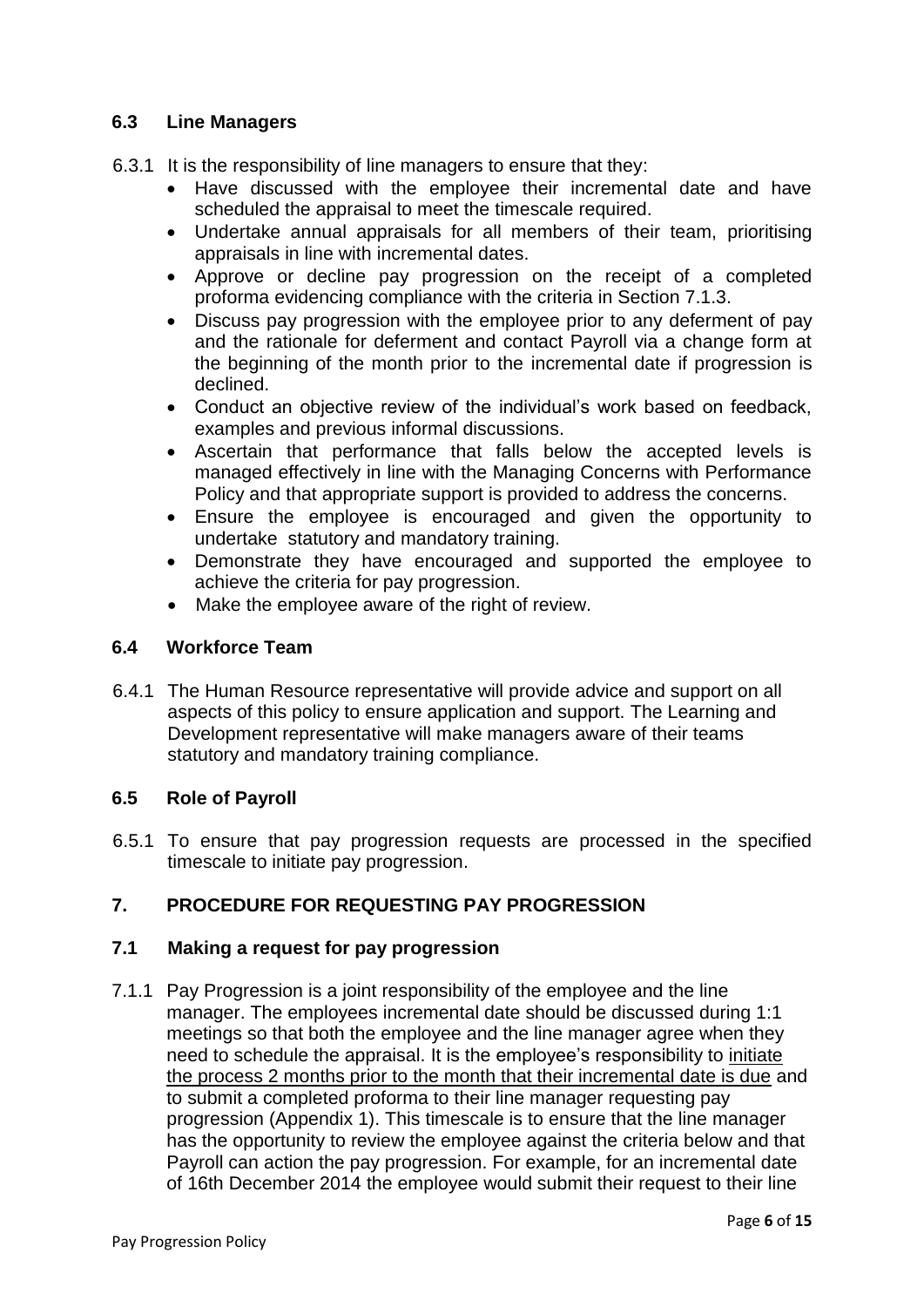manager on the 1<sup>st</sup> October 2014. Any late submissions without good reason would not be accepted.

- 7.1.2 It is the employee's responsibility to make a request for pay progression, in the specified timescale. Incremental dates can be found on the employees pay slip.
- 7.1.3 Pay progression will be conditional upon:
	- Individuals demonstrating that they have achieved the required level of performance against the appraisal framework, measured by the following two factors:
		- a. Objectives
		- b. Values/Behaviours

Both these factors are measured in accordance with organisations Appraisal Framework within the previous 12 months.

- All statutory and mandatory training relevant to the employees role is upto-date and recorded as compliant.
- No live disciplinary warnings.
- Not in a formal stage of the organisations Managing Concerns with Performance Policy.

If the employee has failed to meet the pay progression criteria as a consequence of organisational constraints, beyond their control, they must evidence this on the Pay Progression Proforma (Appendix 1). The line manager will consider this when making a decision about pay progression.

#### 7.2 **Pay progression that falls within a prolonged period of agreed or recognised leave**

- 7.2.1 For employees whose incremental date falls within a period of long term sickness, maternity, shared parental leave, adoption leave, the line manager would consider the 12 month period prior to the commencement of the current episode of leave to make a decision on pay progression. If employees have not had the opportunity to complete the relevant appraisal paperwork then they will automatically progress if they have met the other requirements in 7.1.3.
- 7.2.2 Employees on secondment will undertake the pay progression procedure of the employing organisation. This may involve the substantive manager working in conjunction with the line manager of the partner organisation to undertake a review of performance over the previous 12 months.
- 7.2.3 In line with the Employment Break Policy, the increment of any employees on an employment break would be frozen until they return to work. If the incremental date is imminent on their return then they will progress as normal to the next incremental point within their pay band to ascertain they are not penalised. However, it is recommended that a review takes place to ascertain that their statutory and mandatory training is up-to-date and recorded as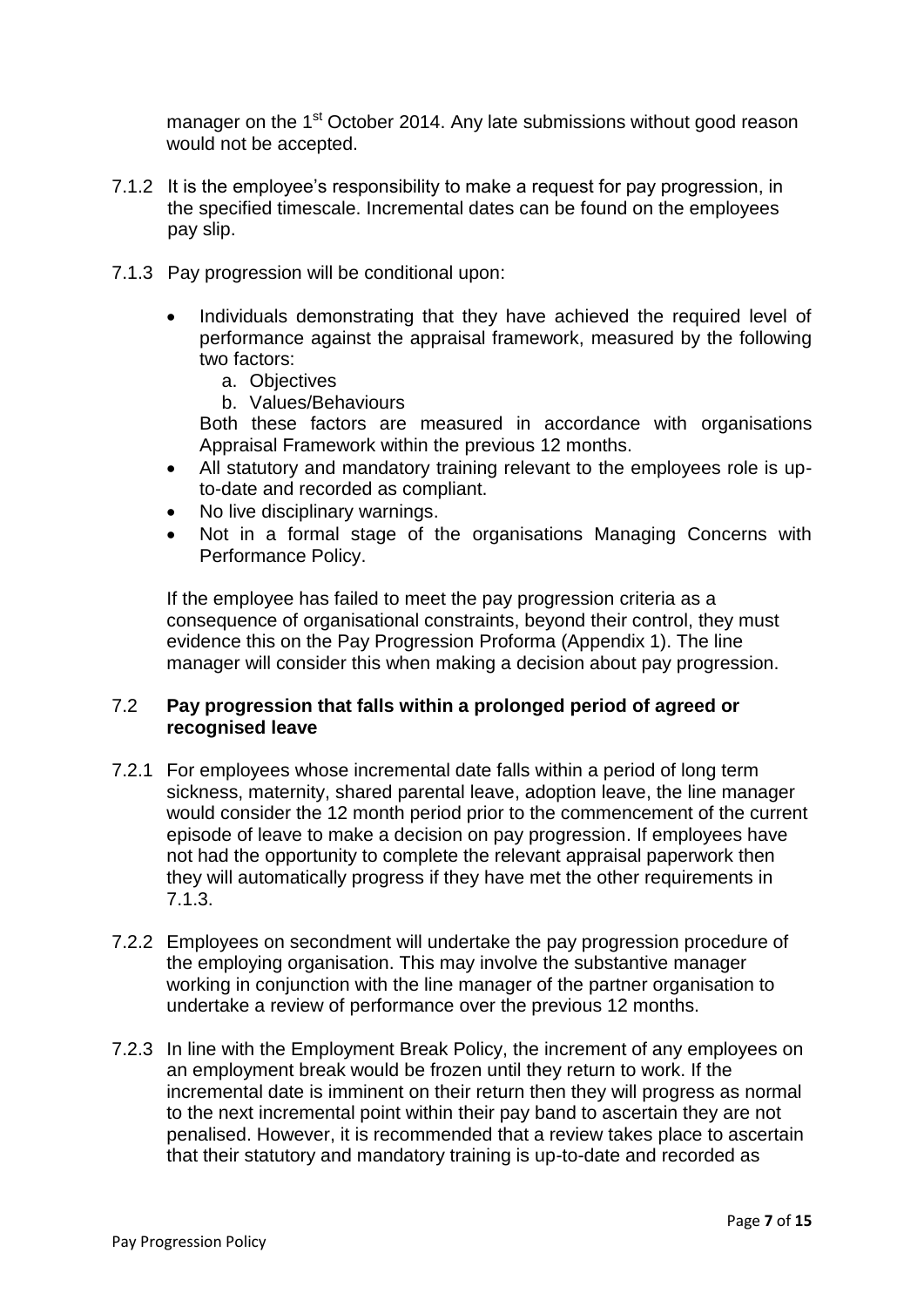compliant. If the incremental date is 3 months or more in advance of their return the normal process would apply.

#### 7.3 **Employees on pay bands 8C, 8D and 9**

7.3.1 For employees on pay bands 8C, 8D and 9, progression to the last two pay points on their pay band are annually earned in the same way as for other AfC employees. The last two pay points on their pay band are only retained where the appropriate level of performance has been reached. For example, an employee on the second to last pay point who doesn't meet the criteria set out in Section 7.1.3 will drop a pay point for a 12 month period. No protection will apply. Support will be given in line with paragraph 9.

#### 7.4 **Employees not on AfC terms and conditions**

7.4.1 It is expected that all employees directly employed by the organisation will be subject to the organisations appraisal procedure. Pay progression for these staff will need to be agreed in accordance with their contractual arrangements and subject to agreement at Remuneration Committee where applicable.

#### **8. APPROVING THE REQUEST FOR PAY PROGRESSION**

- 8.1 Pay progression of one increment point will be conditional upon individuals demonstrating that they have achieved the requisite criteria in Section 7.1.3. The line manager will review the employees performance against the criteria for pay progression in conjunction with Section A of the Proforma (Appendix 1).
- 8.2 The line manager will need to ascertain that the employee has no 'live' disciplinary warnings in place at the time of the application date and are not being managed at a formal stage of the Managing Concerns with Performance Policy. If a disciplinary sanction is issued to an employee between their application for pay progression and their incremental date the line manager will decline the request and contact Payroll to stop the progression.
- 8.3 If the employee has not actively participated in an appraisal, has failed to meet the agreed objectives or is not compliant with statutory and mandatory training applicable to their role pay progression would not be approved. However, if the employee has failed to meet the criteria due to valid organisational constraints beyond their control pay progression would be approved.
- 8.4 If the employee has met the criteria for pay progression their request would be approved. When approving a request the line manager must complete Section B of the Proforma to confirm that they have made the employee and Payroll aware of the pay progression. It is imperative that the line manager notifies Payroll via email at the beginning of the month prior to the date to ascertain the timescale is met to achieve the increase for the specified date.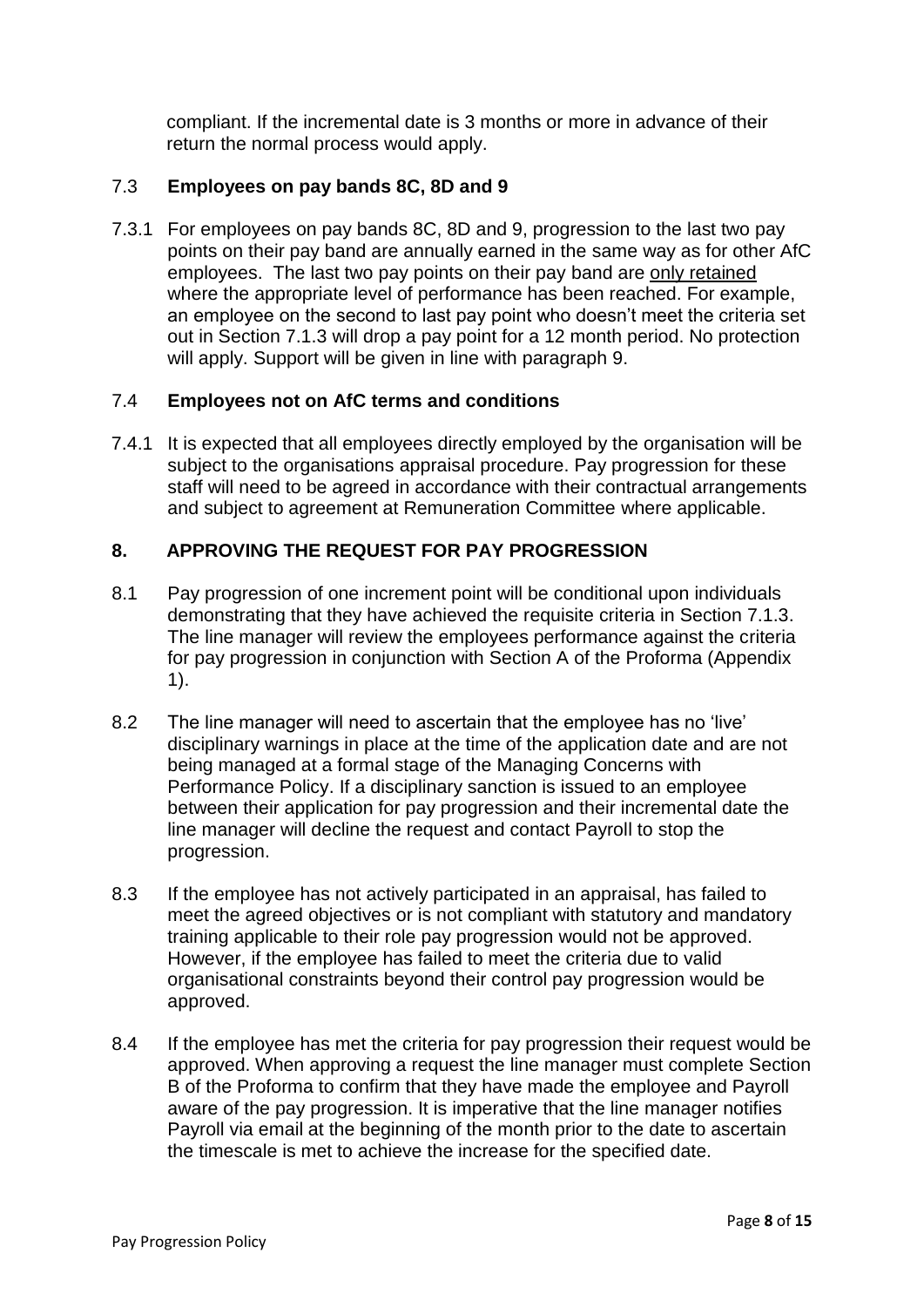8.5 For example, for an incremental date of 16<sup>th</sup> December 2014, the line manager would notify Payroll on the 1<sup>st</sup> November 2014.

#### **9. DECLINING THE REQUEST FOR PAY PROGRESSION**

#### **9.1 Deferment of pay progression**

- 9.1.1 At the incremental date, any employee remaining non-compliant in any of the four areas identified in section 7.1.3 or who fail to complete and submit the proforma in line with the associated timescales will not receive their pay progression. It is the employee's responsibility to submit their proforma in a timely manner.
- 9.1.2 The decision to defer pay progression must have been discussed with the employee prior to any deferment being instigated. The line manager will complete Section B of the Proforma submitted by the employee to record that incremental pay progression has been deferred.
- 9.1.3 Any individual for whom a pay progression has been deferred must be offered the appropriate support in order that they have the fairest opportunity to meet the performance requirements in future. Managers will therefore be expected to agree a 3 month development plan to improve performance. The Managing Concerns with Performance Policy should be instigated at this point if it is not already in progress. Advice should be sought from a HR Representative. Employees have the opportunity to request a review of their development plan at the end of the 3 month period. If the employee has improved and met requirements they can follow the procedure in 7.1 to make a request for pay progression.
- 9.1.4 If pay progression is awarded after the 3 month development plan, the employees' increment date will remain the same and they will receive an uplift in payment for the remaining 9 months of the year onto the next incremental point. No retrospective payments would be due for the outstanding development period. If the employee does not meet the criteria of the development plan they cannot apply for pay progression again until the following year (for example an incremental date of the 4<sup>th</sup> October 2014, pay progression will not be considered again until the 4<sup>th</sup> October 2015). The Managing Concerns with Performance Policy will continue to be applied.

#### **10. THE RIGHT OF REVIEW**

10.1 Where an employee disagrees with the decision made to defer pay progression, the employee has the right to request a review of the decision. To do so, they must write to their line manager within 10 working days of the notification of the manager's decision. They must set out the grounds on which they are requesting the review. The employee has the right to be accompanied at the meeting by a work colleague or trade union representative, provided they are not acting in a legal capacity. The review will be undertaken by a senior manager and a HR representative. The employee's manager will also attend the appeal to explain why they believe the request cannot be agreed.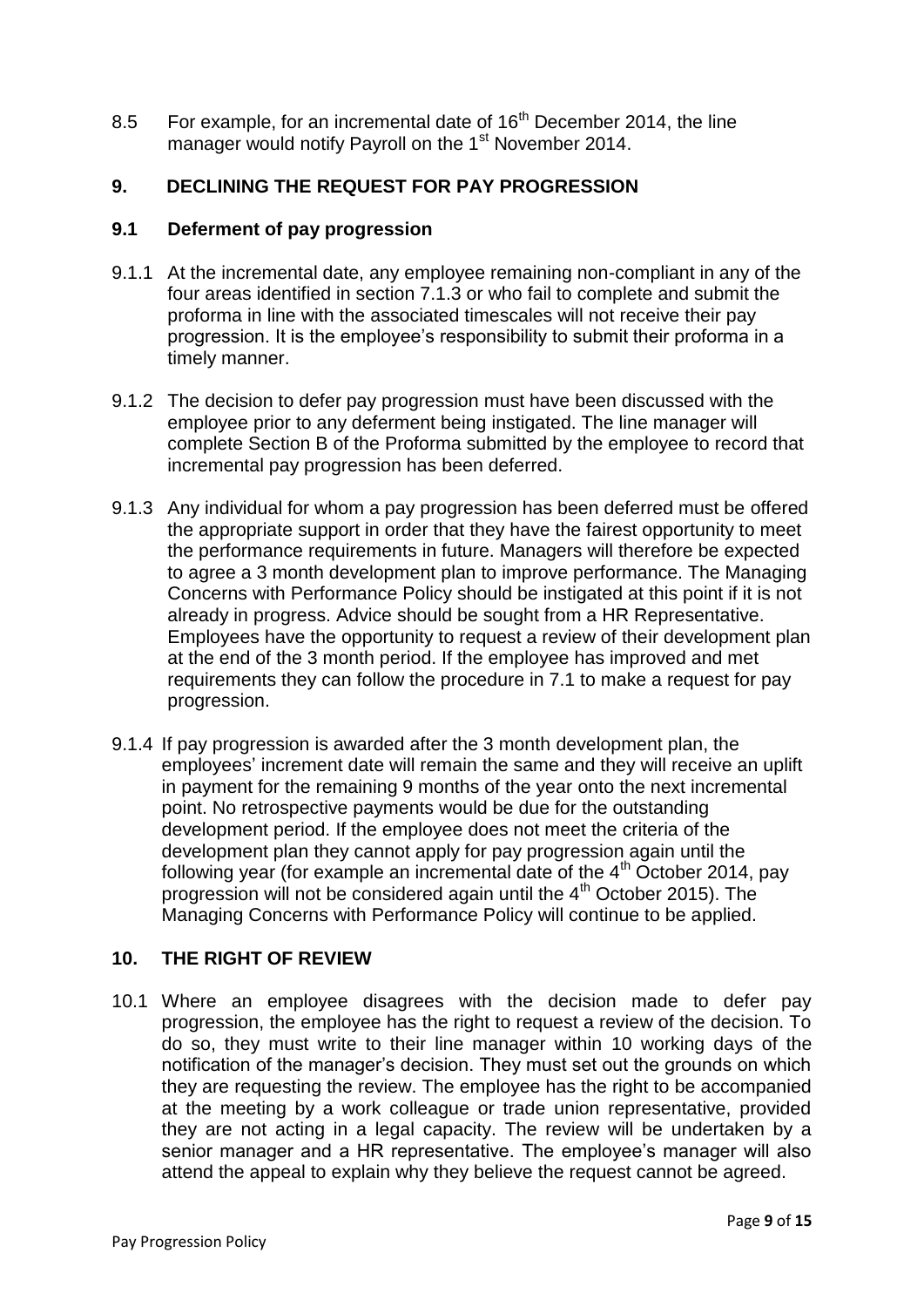- 10.2 It will be up to the review panel to decide, on the basis of the evidence provided by both the employee and the line manager, whether or not pay progression is approved. Where a review panel considers that pay progression has been inappropriately deferred, the pay progression will be reinstated from the incremental date and retrospective payments made from that date.
- 10.3 The employee must be informed of the outcome of their review in writing within 5 workings days of the date of the meeting. This is the final decision and the end of the formal procedure.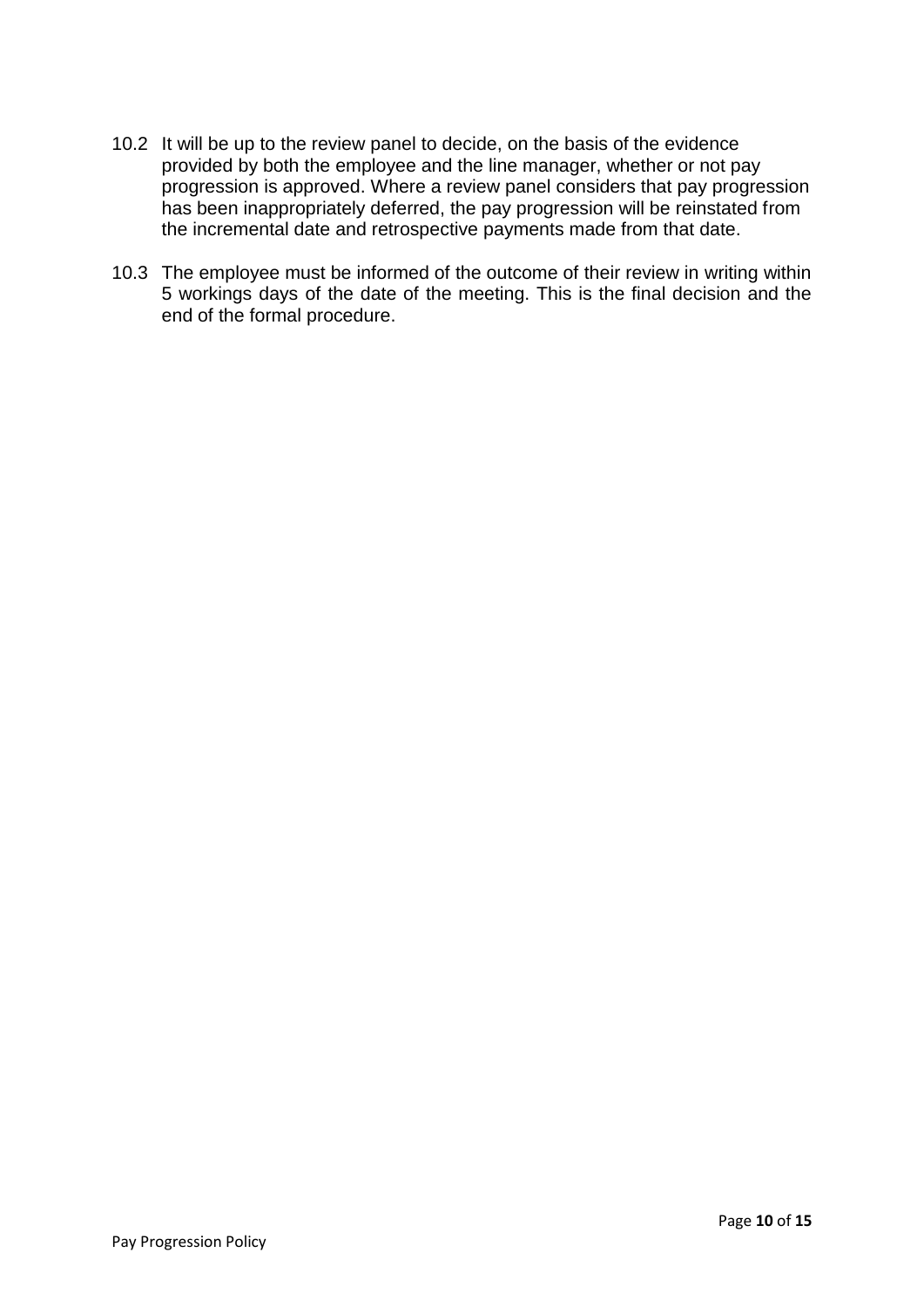#### **Pay Progression Proforma**

#### **Section A – Employee Declaration**

To be completed for all pay progression applications (and where staff on the top two spine points of bands 8c, 8d and 9 request to retain their increment)

Name:

Job Title: Band:

Incremental Date:

| I can confirm that:                            | Yes/No |
|------------------------------------------------|--------|
| All statutory and mandatory training is up-to- |        |
| date & recorded as compliant                   |        |
| I have achieved satisfactory appraisals and    |        |
| associated objectives                          |        |
| I have no live formal disciplinary warnings    |        |
| I am not in the formal stage of the capability |        |
| process                                        |        |

#### **Please note any mitigation**

**Signed**

**Dated**

**Please ensure that you submit this to your line manager 2 months prior to the month that your incremental date is due.**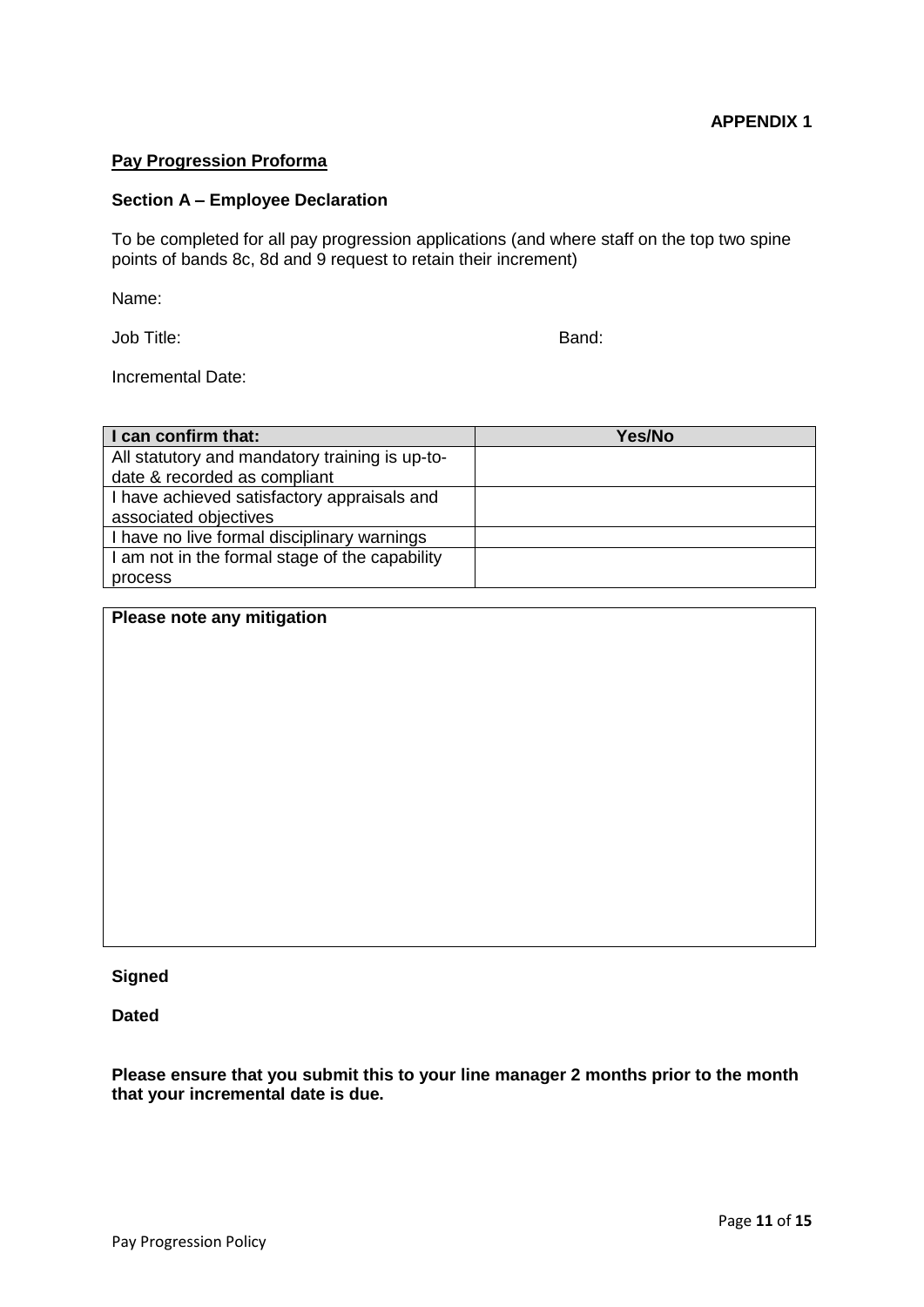#### **Section B - Line Manager Declaration**

Please select one option from the tables below.

| <b>Progression Confirmed</b>            | <b>Tick</b> | <b>Comments</b> |
|-----------------------------------------|-------------|-----------------|
| I confirm that this employee has met    |             |                 |
| the pay progression criteria and will   |             |                 |
| progress to the next increment.         |             |                 |
| I confirm that this employee has met    |             |                 |
| the performance standards and will      |             |                 |
| retain their current pay point (pay     |             |                 |
| bands 8C, 8D & 9 only for the last 2    |             |                 |
| spine points only).                     |             |                 |
| I confirm that this employee has failed |             |                 |
| to meet the required criteria for Pay   |             |                 |
| Progression but that there are          |             |                 |
| organisational constraints beyond       |             |                 |
| their control that have prevented the   |             |                 |
| achievement of this and will therefore  |             |                 |
| progress to the next increment.         |             |                 |
| I confirm the employee is on            |             |                 |
| maternity/adoption leave, or on long    |             |                 |
| term sickness absence and they have     |             |                 |
| been assessed on their performance      |             |                 |
| over the 12 months prior to their       |             |                 |
| current period of leave where possible  |             |                 |
| and will progress to the next           |             |                 |
| increment.                              |             |                 |

| <b>Progression Declined</b>                                                                                                                                                                                                                                                                | <b>Tick</b> | <b>Comments</b> |
|--------------------------------------------------------------------------------------------------------------------------------------------------------------------------------------------------------------------------------------------------------------------------------------------|-------------|-----------------|
| I confirm that the employee has failed<br>to meet the criteria for pay<br>progression and that there are no<br>valid organisational constraints that<br>have prevented this therefore pay<br>progression is declined.                                                                      |             |                 |
| I confirm that I am declining the<br>request for pay progression & that the<br>employee will reduce to the previous<br>pay point (pay bands 8C, 8D & 9 only<br>for the last 2 spine points).<br>If declined Leaptirm that Lhove made the employee quiere of this decision and the right of |             |                 |

If declined I confirm that I have made the employee aware of this decision and the right of review. YES / NO YES / NO

**Name: Position:**

**Signature: Date:**

*A copy of this form must be sent to your local HR rep for the personal file.*

*If the pay progression request has been declined please ensure you notify Payroll via a change form at the beginning of the month prior to the incremental date. Payroll will also need to be notified specifically if a senior employee is to drop a pay point.*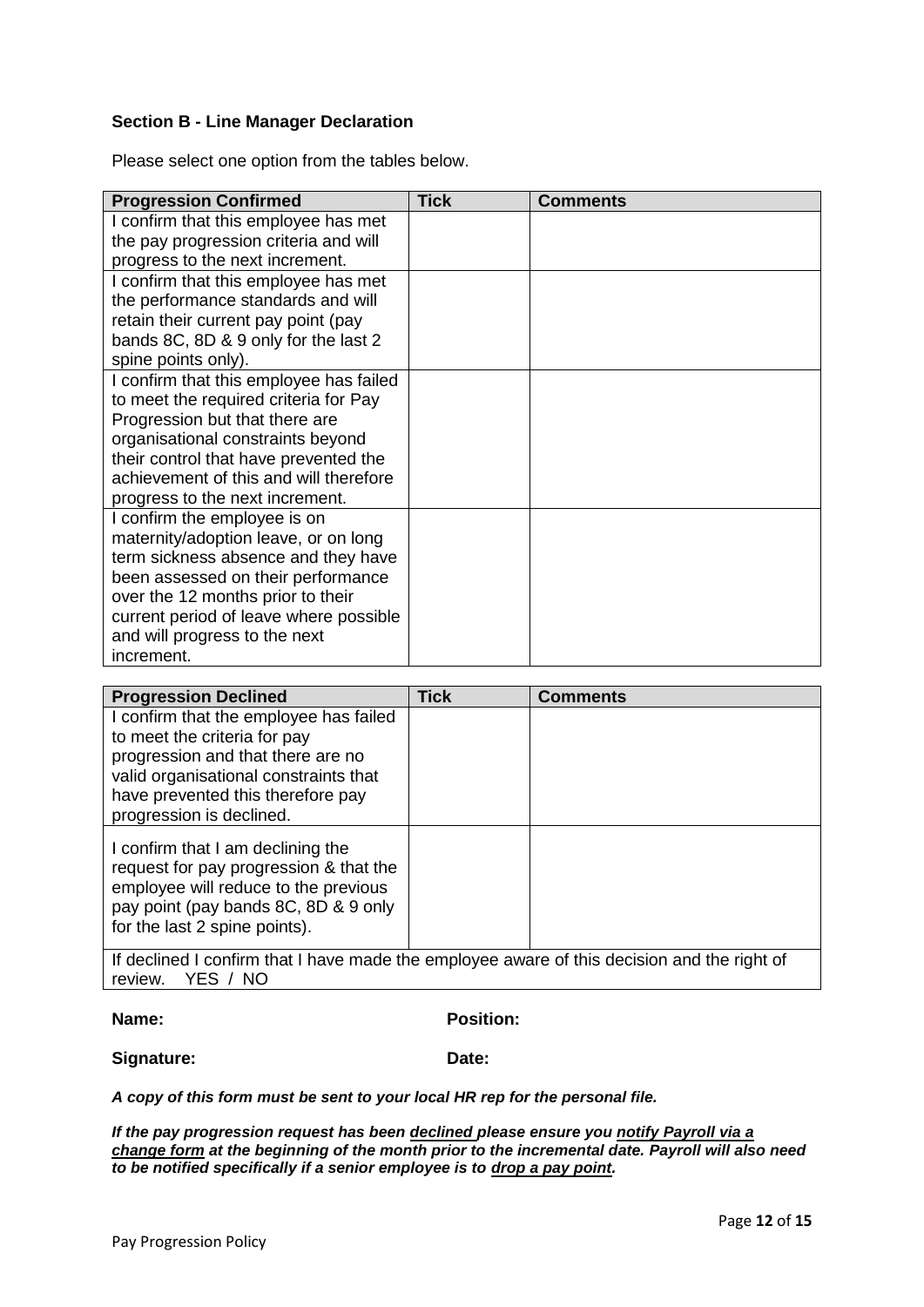#### **Equality Impact Assessment**

| Title of policy                          | Pay Progression Policy             |                                 |  |
|------------------------------------------|------------------------------------|---------------------------------|--|
| Names and roles of people completing the | Hannah Morris, Senior HR Associate |                                 |  |
| assessment                               | Sharon Moore, Senior Associate E&D |                                 |  |
|                                          | 10/01/14                           | 27/02/14                        |  |
| Date assessment started/completed        |                                    | Reconsidered on<br>the 31/03/15 |  |

| 1. Outline                              |                                                                                                                                                                                                                                                  |
|-----------------------------------------|--------------------------------------------------------------------------------------------------------------------------------------------------------------------------------------------------------------------------------------------------|
| Give a brief summary of<br>the policy   | This policy sets out the principles and procedure for<br>awarding and declining annual pay increments in line with<br>national Agenda for Change requirements effective from the<br>$1st$ April 2014.                                            |
| What outcomes do you<br>want to achieve | An agreed and standardised process for measuring<br>satisfactory performance. The process is designed to<br>reward good performance where they are meeting this and<br>to make employees accountable for their own performance<br>and behaviour. |

#### **2.Analysis of impact**

This is the core of the assessment, using the information above detail the actual or likely impact on protected groups, with consideration of the general duty to;

eliminate unlawful discrimination; advance equality of opportunity; foster good relations

|                   | Are there any likely<br>impacts?<br>Are any groups going to be<br>affected differently?<br>Please describe.          | Are these<br>negative<br>or<br>positive? | What action will be taken<br>to address any negative<br>impacts or enhance<br>positive ones?             |
|-------------------|----------------------------------------------------------------------------------------------------------------------|------------------------------------------|----------------------------------------------------------------------------------------------------------|
| Age               | <b>No</b>                                                                                                            |                                          |                                                                                                          |
| <b>Carers</b>     | <b>No</b>                                                                                                            |                                          |                                                                                                          |
| <b>Disability</b> | Yes, disabled staff may<br>potentially experience a<br>higher sickness absence rate<br>or may not be able to perform | Negative                                 | Reasonable adjustments<br>will be made for disabled<br>staff where appropriate<br>and will be taken into |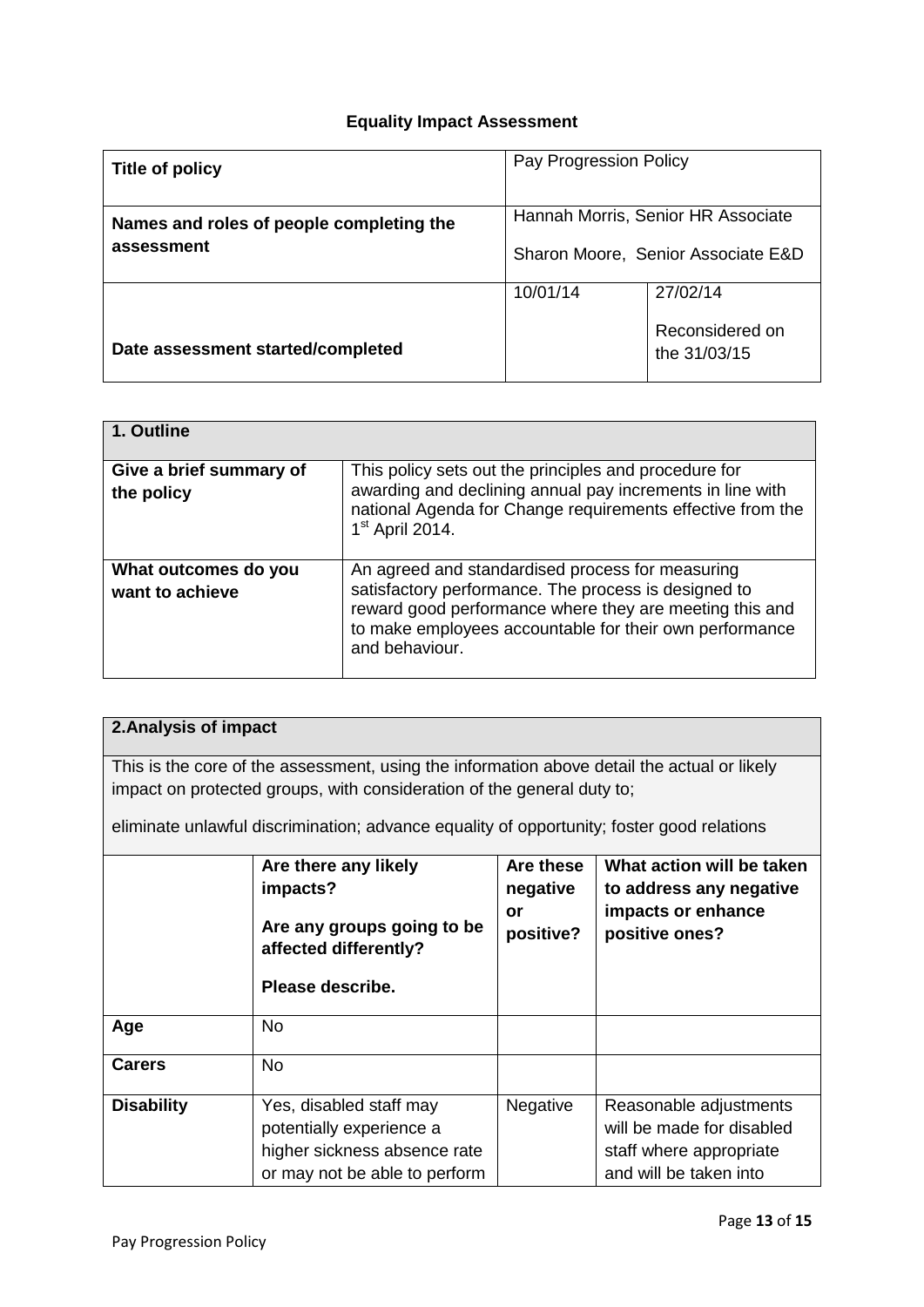|                                                                                                                    | their role to its full capacity<br>due to an impairment.                                                                                                                |                                                                                                                                                                                                                                                                                                                                          | consideration when<br>assessing performance so<br>there is no detriment.<br>Where staff are on long<br>term sickness absence and<br>this has prevented them<br>from meeting the criteria<br>they will automatically<br>progress through their<br>increment point. |
|--------------------------------------------------------------------------------------------------------------------|-------------------------------------------------------------------------------------------------------------------------------------------------------------------------|------------------------------------------------------------------------------------------------------------------------------------------------------------------------------------------------------------------------------------------------------------------------------------------------------------------------------------------|-------------------------------------------------------------------------------------------------------------------------------------------------------------------------------------------------------------------------------------------------------------------|
| <b>Sex</b>                                                                                                         | <b>No</b>                                                                                                                                                               |                                                                                                                                                                                                                                                                                                                                          |                                                                                                                                                                                                                                                                   |
| Race                                                                                                               | <b>No</b>                                                                                                                                                               |                                                                                                                                                                                                                                                                                                                                          |                                                                                                                                                                                                                                                                   |
| <b>Religion or</b><br>belief                                                                                       | <b>No</b>                                                                                                                                                               |                                                                                                                                                                                                                                                                                                                                          |                                                                                                                                                                                                                                                                   |
| <b>Sexual</b><br>orientation                                                                                       | <b>No</b>                                                                                                                                                               |                                                                                                                                                                                                                                                                                                                                          |                                                                                                                                                                                                                                                                   |
| Gender<br>reassignment                                                                                             | <b>No</b>                                                                                                                                                               |                                                                                                                                                                                                                                                                                                                                          |                                                                                                                                                                                                                                                                   |
| <b>Pregnancy and</b><br>maternity                                                                                  | Yes, staff on maternity leave<br>may not have the opportunity<br>to complete an appraisal or<br>ensure they are up to date<br>with statutory and mandatory<br>training. | Negative                                                                                                                                                                                                                                                                                                                                 | Where staff are on<br>maternity leave and this<br>has prevented them from<br>meeting the criteria they<br>will automatically progress<br>through their increment<br>point.                                                                                        |
| <b>Marriage and</b><br>civil partnership                                                                           | No                                                                                                                                                                      |                                                                                                                                                                                                                                                                                                                                          |                                                                                                                                                                                                                                                                   |
| <b>Other relevant</b><br>group                                                                                     | <b>No</b>                                                                                                                                                               |                                                                                                                                                                                                                                                                                                                                          |                                                                                                                                                                                                                                                                   |
|                                                                                                                    |                                                                                                                                                                         |                                                                                                                                                                                                                                                                                                                                          |                                                                                                                                                                                                                                                                   |
| If any negative/positive impacts were<br>identified are they valid, legal and/or<br>justifiable?<br>Please detail. |                                                                                                                                                                         | The policy is applicable to all employees<br>and adheres to NHS Litigation Authority<br>Standards, statutory requirements and<br>best practice. The Policy makes all<br>reasonable provision to ensure equity of<br>access to all employees and puts<br>measures in place to support protected<br>groups where there may be a detriment. |                                                                                                                                                                                                                                                                   |